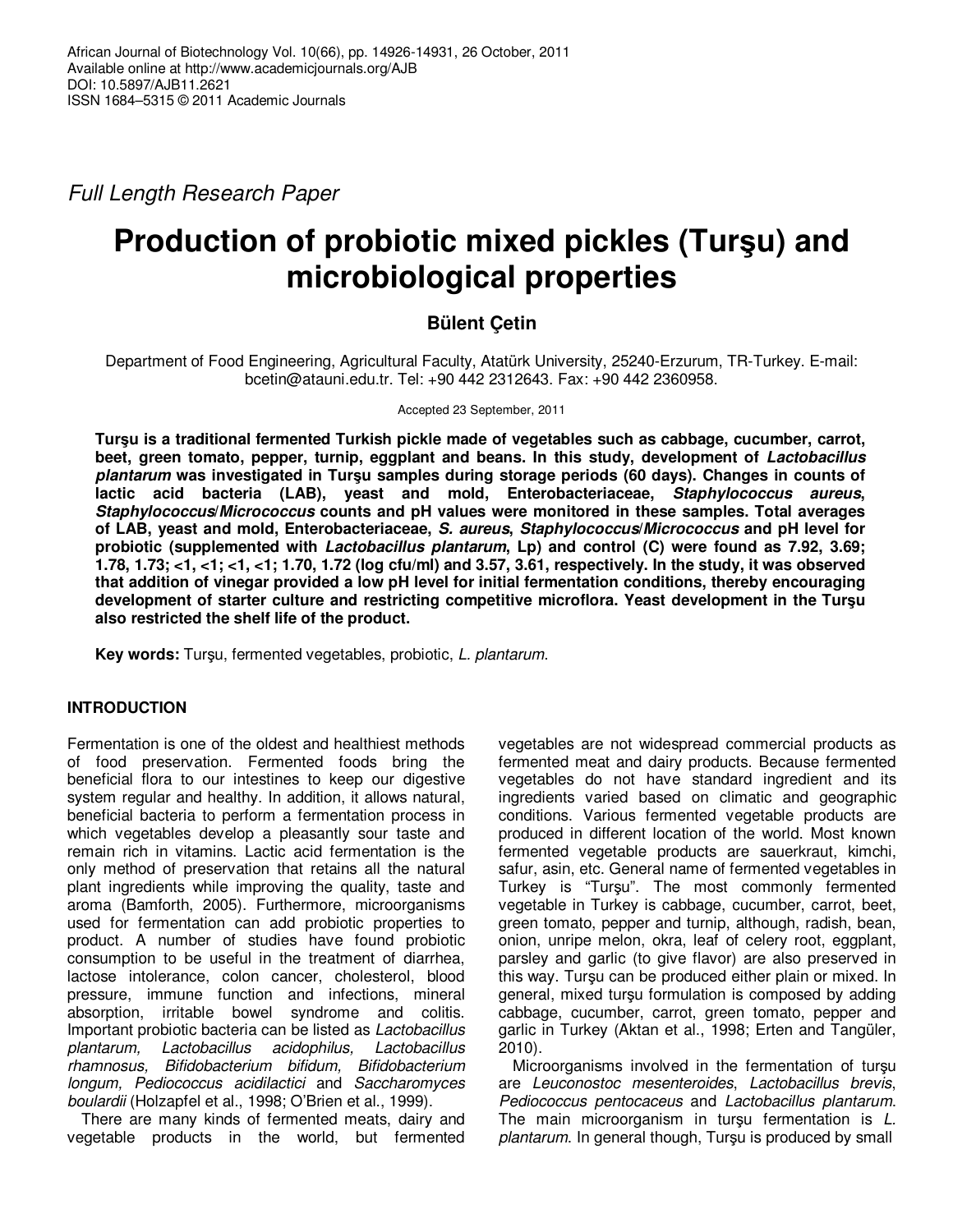family businesses that do not use starter cultures in Turkey (Aktan et al., 1998). The aim of this research was to improve probiotic properties of mixed turşu, investigate behavior of L. plantarum during storage period in the turşu and improve quality, taste and aroma characteristics of the product.

#### **MATERIAL AND METHODS**

#### **Starter culture**

L. plantarum BC 7321 strain was provided by the Food Microbiology Laboratory, Department of Food Engineering, Faculty of Agriculture, Atatürk University, Erzurum, Turkey. The identification of the microorganism used in the study was confirmed by the Sherlock microbial identification system version 4.0 (MIDI Inc., Newark) and the API 50 CHL (BioMerieux, France) (Çetin, 2006).

#### **Acid and bile resistance of the L. plantarum**

L. plantarum BC 7321 was stored in sterile glycerol at -80°C and revived in de Man, Rogosa and Sharpe (MRS) broth medium (Merck, Darmstadt, Germany) overnight at 37°C under aerobic conditions. The cells in 0.1 ml of the culture (10 $8$  to 10 $9$  CFU ml<sup>-1</sup>) were collected by centrifugation and transferred to 1 ml of phosphate-buffered saline (PBS) with pH adjusted to 2.0, followed by incubation at 37°C for 3 h. Controls were performed at pH 7.2 under the same condition. To evaluate the acid tolerance for LAB strains, after the acid treatment for 3 h, L. plantarum cells were collected by centrifugation and resuspended in pH 7.2 phosphatebuffered saline (PBS). Serial dilutions of the cells were then spread on MRS (Merck, Darmstadt, Germany) agar and incubated at 37°C for 48 h anaerobically. Afterwards, viable L. plantarum cells were counted.

On the other hand, to evaluate the bile tolerance of L. plantarum BC 7321, the cells obtained from 1 ml of the culture and survived from the acid treatment (pH 2, 3 h) were centrifuged (5000 g, 5 min), washed and resuspended in 1 ml of PBS (pH 7.2) and mixed with 9 ml of MRS broth with and without 0.3% (w/v) oxgall bile (Merck, Darmstadt, Germany). The cultures were incubated at 37°C for 24 h, and the growth rates monitored hourly by taking 0.1 ml of the culture followed by counting the viable bacteria counts. Viable bacteria counts were determined by spreading the 0.1 ml dilutions of the strain on MRS agar followed by incubation at 37°C for 48 h anaerobically. The bile tolerance was then estimated by comparing the LAB growth rates (Chiu et al., 2008).

#### **Culture preparation**

L. plantarum BC 7321 was maintained as frozen stock at -80°C. Prior to experimental use, the cultures were propagated twice in MRS broth and incubated overnight at 30°C. The cells were harvested by centrifugation (4000  $g$ , 10 min) (Hermle Z 383 K, Germany), then washed and resuspended in sterile water. Cultures were diluted so that each ml of inoculums would produce a concentration of approximately 10 $8$  CFU/ml (Halász et al., 1999).

#### **Production of turşu**

Turşu sample was produced using traditional method. Vegetables were obtained from the local market in Erzurum. Washed and sliced

vegetables were put into the screw-capped glass jars and tamped. NaCl and vinegar (grape vinegar, Tariş, Turkey) concentrations in turşu brine were 4 and 2.5%, respectively. Turşu contained cabbage 25%, cucumber 25%, green tomato 20%, green pepper 15%, carrot 5%, and others 10% (garlic, red pepper, parsley). The fermentations were carried out with (LP) and without (c) starter culture (L. plantarum). Closed jars were held at 20  $\pm$  2°C during the storage period (Figure 1) (Anonymous, 2007).

#### **Microbiological analysis**

Lactic acid bacteria (LAB), Enterobacteriaceae, Staphylococcus aureus, yeast and mold counts were monitored during storage (0, 15, 30, 45 and 60 days). For microbiological analyses, 10 ml of turşu sample was dispersed aseptically in 90 ml of 0.1% peptone plus 0.85% sodium chloride solution and homogenized. Serial dilutions were made in 0.1% peptone and 0.85% sodium chloride solution (Harrigan, 1998). The enumeration of LAB (de Man, Rogosa and Sharpe, Merck, Darmstadt, Germany) at 30°C for 3 to 5 days (Harrigan, 1998), total Enterobacteriaceae (violet red bile dextrose agar, Merck, Darmstadt, Germany) at 35°C for 24 h, yeasts and moulds (potato dextrose agar, Merck, Darmstadt, Germany) at 25°C for 5 days (Tournas et al., 1998), S. aureus (Baird-Parker Agar, Merck, Darmstadt, Germany) at 37°C for 24 h (Harrigan, 1998) and Staphylococcus/Micrococcus (mannitol salt agar, Oxoid, England) at 37°C for 48 h (Yıldız, 2011) were performed.

#### **Determination of pH**

The pH changes of turşu samples were measured by using a pH meter at pH 211 (Hanna Ins., Portugal). Free acidity of brine samples was determined according to Tassou et al. (2002) and Yıldız (2011). Three independent measurements were performed on each sample at room temperature and means were calculated.

#### **Statistical analysis**

In order to determine whether there is a statistically significant difference among the obtained results, variance analyses were carried out using SPSS version 10.0 software package (SPSS, Chicago, IL, USA). Differences between means were tested by the Duncan test and values with P<0.05 were considered significantly different. In the study, three independent measurements were performed.

# **RESULTS**

Several LAB species are involved in the production of various fermented vegetable around of the different areas of the world, with L. plantarum being the most important species (Hutkins, 2006; Abriouel et al., 2008). Similarly, the bacterium also have main role in fermentation of turşu, traditional Turkish fermented vegetable product (Aktan et al., 1998; Özçelik et al., 1998; Erten and Tangüler, 2010). Acid and bile tolerance are two important criteria for probiotic strains because of restriction factors for gastro intestinal track. Resistant to stomach acid and bile are two important probiotic properties of microorganisms. By this aim, detection of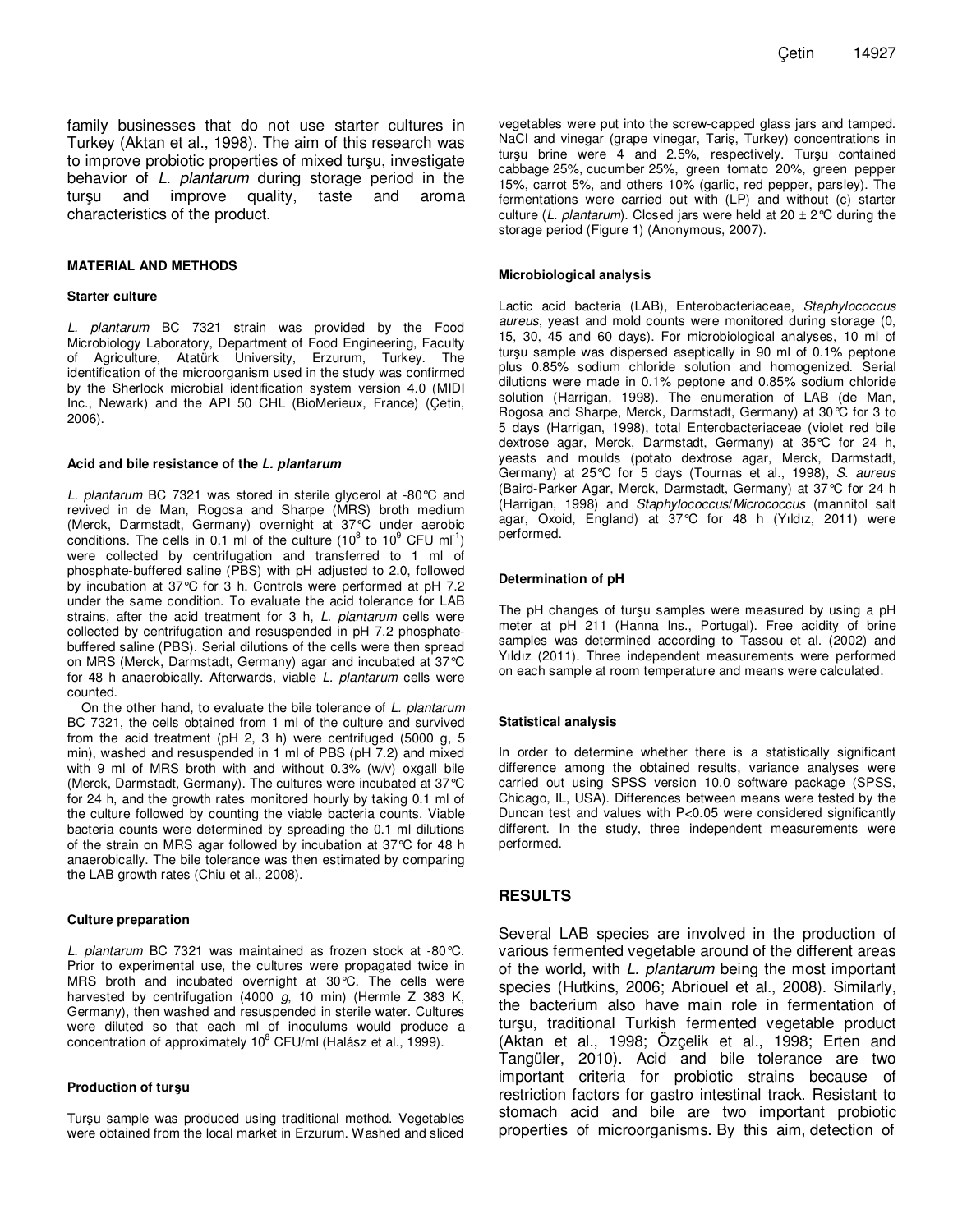

**Figure 1.** Flow chart for traditional preparation of mixed turşu (Anon, 2007).

| Table 1. Detection of probiotic properties of L. plantarum BC 7321. |  |  |  |
|---------------------------------------------------------------------|--|--|--|
|---------------------------------------------------------------------|--|--|--|

| Time (h) |            |           |            |                 |            | 12              | 24         |                 |  |
|----------|------------|-----------|------------|-----------------|------------|-----------------|------------|-----------------|--|
| Media    | <b>MRS</b> | MRS, pH 2 | <b>MRS</b> | <b>MRS</b> bile | <b>MRS</b> | <b>MRS</b> bile | <b>MRS</b> | <b>MRS</b> bile |  |
| Average  | 8.46       | 8.31      | 8.35       | 7.91            | 9.76       | 8.13            | 9.11       | 8.00            |  |
| ±SD      | 0.11       | 0.18      | 0.04       | Ა.19            | 0.08       | 0.21            | 0.13       | 0.05            |  |

SD, Standard deviation; h, hour.

probiotic properties of L. plantarum BC 7321 were carried out by acid and bile tolerance tests. According to the results obtained (Table 1), it was observed that L. plantarum BC 7321 is a probiotic strain.

The change in counts of LAB, yeast and mold, Enterobacteriaceae, S. aureus, Staphylococcus/ Micrococcus counts and pH values in Turşu samples during the storage period are shown in Table 2. First Day counts of Probiotic (supplemented with L. plantarum, Lp) and Control (C) Turşu samples LAB, Yeast, Enterobacteriaceae, S. aureus, Staphylococcus/ Micrococcus and pH level were found as 8.60, <1; <1, <1; <1, <1; <1; <1, <1; 3.27, 3.36 (log CFU/ml) and 3.58, 3.58, respectively. Total averages of the same parameters were found as 7.92, 3.69; 1.78, 1.73; <1, <1; <1, <1; 1.70, 1.72 (log

CFU/ml) and 3.57, 3.61, respectively. Also Enterobacteriaceae bacteria and S. aureus were found to be below the detection limit for all turşu samples (<1 log CFU/g). As shown in Table 2, Enterobacteriaceae and S. aureus were found to be below the detection limit for all Turşu samples. Although, LAB counts of turşu samples with probiotic culture were significantly decreased, the product kept its probiotic level during the 60-day storage period (p<0.01). Moreover, counts of LAB decreased gradually during storage time and statically significant decrease was observed on the  $30<sup>th</sup>$  day (Table 2). Addition of L. plantarum had important effect on LAB count of turşu samples (p<0.01). However, it has also been observed that addition of L. plantarum improved organoleptic value of the sample and also increased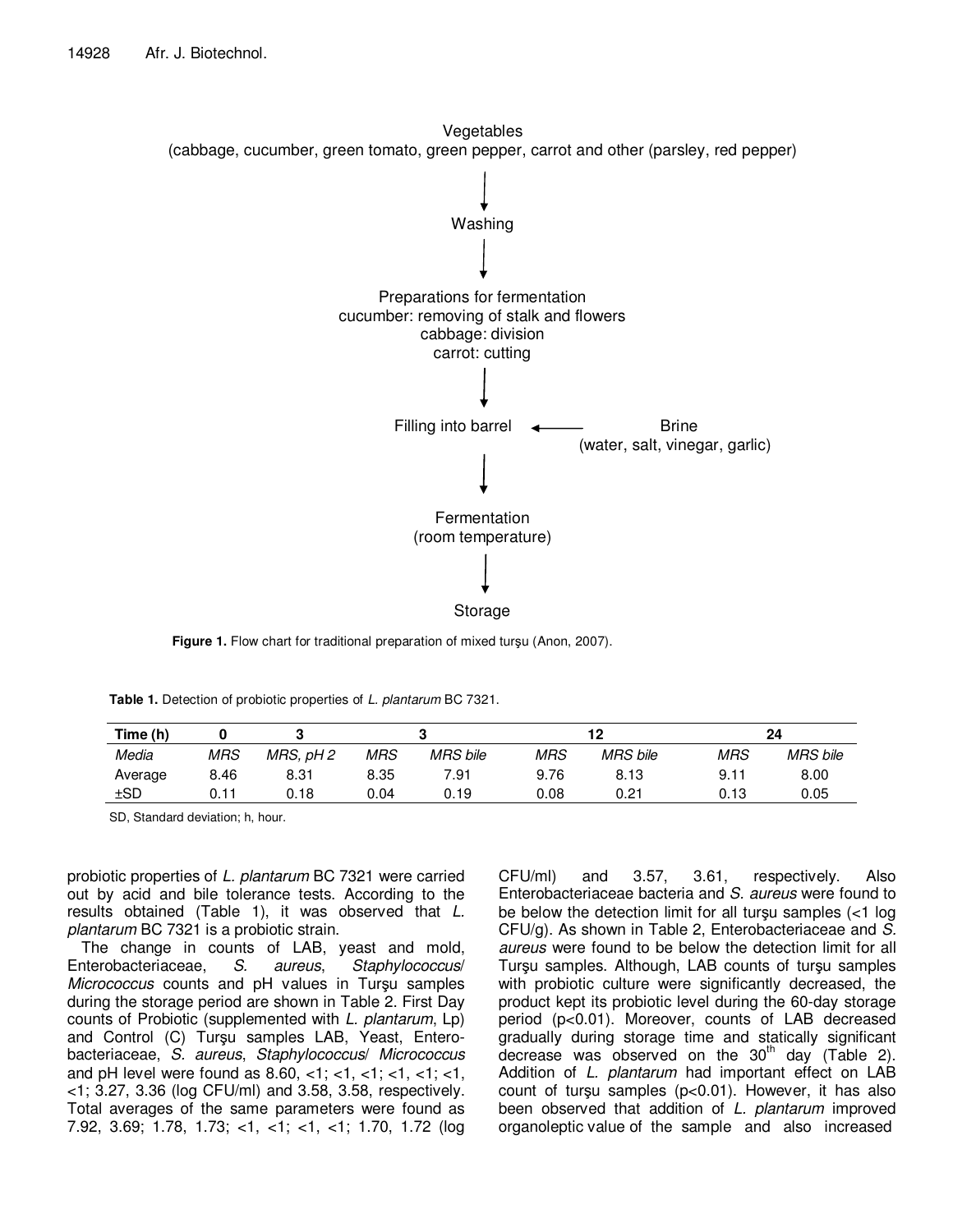| Storage (day) | LAB                           |                               | <b>Yeast and mold</b>         |                               | Enterobacteriaceae |    | S. aureus |    | <b>Staphylococcus/</b><br>Micrococcus |                               | рH                            |                      |
|---------------|-------------------------------|-------------------------------|-------------------------------|-------------------------------|--------------------|----|-----------|----|---------------------------------------|-------------------------------|-------------------------------|----------------------|
|               | LD                            | u                             | LD.                           |                               | LD.                |    | LD        |    | Lɒ                                    |                               | Lɒ                            |                      |
|               | $8.60 \pm 0.42$ <sup>a</sup>  | <1                            | $\lt'$                        | <1                            | 51                 | <1 |           | <1 | $3.27^{aA} \pm 0.23$                  | $3.27 \pm 0.23$ <sup>aA</sup> | $3.58 \pm 0.01$ abA           | $3.58 \pm 0.01^{bA}$ |
| 15            | $8.61 \pm 0.21$ aA            | $1.88 \pm 0.04$ <sup>cB</sup> | $\lt'$                        | ≺1                            | <1                 | <1 | ≺1        | <1 | $2.95aA + 0.13$                       | $2.91 \pm 0.18$ aA            | $3.53 \pm 0.02$ <sup>bA</sup> | $3.57 \pm 0.04$ bA   |
| 30            | $7.41 \pm 0.27$ bA            | $4.22 \pm 0.13^{b}$           |                               | <1                            | <1                 | <1 |           | ≺1 | $2.30^{bA} \pm 0.19$                  | $2.40 \pm 0.21$ bA            | $3.53 \pm 0.04$ bA            | $3.61 \pm 0.13$ abA  |
| 45            | $7.41 \pm 0.07$ <sup>bA</sup> | $6.14 \pm 0.19$ <sup>aB</sup> | $3.64 \pm 0.14$ <sup>bA</sup> | $3.90 \pm 0.08$ <sup>bA</sup> | <1                 | <1 | ≺1        | ≺1 |                                       | <1                            | $3.59 \pm 0.02$ abA           | $3.65 \pm 0.07$ aA   |
| 60            | $7.49 \pm 0.01$ <sup>bA</sup> | $6.23 \pm 0.11$ <sup>aB</sup> | $5.27 \pm 0.06$ aB            | $5.78 \pm 0.06$ aA            | <1                 | <1 | ≺1        | ≺1 |                                       | <1                            | $3.62 \pm 0.03$ <sup>aA</sup> | $3.66 \pm 0.04$ aA   |
| Total average | $7.92 \pm 0.60$               | $3.69 \pm 2.41$               | $1.78 \pm 2.36$               | $1.73 \pm 2.57$               | <1                 | <1 | ≺1        | ≺1 | $1.70 \pm 1.50$                       | $1.72 \pm 1.51$               | $3.57 \pm 0.04$               | $3.61 \pm 0.03$      |

**Table 2.** Microflora of turşu samples during storage period (60 days).

Lp, *Lactobacillus plantarum* added samples; C, control; SD, standard deviation; <sup>A–B</sup>Means ± SD, horizontal differences for same microbiological group; <sup>a–c</sup>Means ± SD, vertical differences for during the storage period (60 days) (p<0,05).

desired flavor, taste and odor of turşu.

Yeast count is also one of the most important factors for shelf life of turşu. In the study, despite the use of PDA agar, only yeast cells were grown on the media. Yeast growth on the media was confirmed by microscopic and macroscopic methods. Yeast counts of probiotic and control Turşu samples were found to be below the detection limit for  $30<sup>th</sup>$  day (<1 log CFU/ml). Yeast counts were observed 45 and 60 $^{\text{th}}$  day of storage, although, no significant difference was detected between probiotic and control samples on the 45<sup>th</sup> day. Because there was a thick layer of yeast at the surface of the turşu samples (Lp and control), the study was terminated at the  $60<sup>th</sup>$  day. Yeast count of the control sample was higher than probiotic sample at 60<sup>th</sup> day.

Enterobacteriaceae and S. aureus were not determined any turşu samples during the storage period of 60 day. Enterobacteriaceae and S. aureus counts were found as <1 and <1 log CFU ml<sup>-1</sup>, respectively. Initial level of Staphylococcus/ Micrococcus count was 3.27 log log CFU ml<sup>-1</sup>, but it was not detected after 45<sup>th</sup> days of storage period. Staphylococcus/Micrococcus counts of

probiotic and control samples were therefore not statistically difference (p<0.01) during the storage period. More also, pH change of samples were similar during the storage period (p<0.01); the pH level of both samples increased at the end of storage.

### **DISCUSSION**

The results obtained indicated that vinegar addition preserve Turşu against putrefactive and pathogenic microorganisms. In the study, it was observed that Enterobacteriaceae and S. *aureus*  were not determined any turşu samples. Staphylococcus/Micrococcus count decreased during the storage period and was inhibited after 45<sup>th</sup> day. Similarly, Yıldız (2011) did not reported Staphylococcus/Micrococcus count in 11 homemade turşu samples collected from Turkey market. Also, low pH level improved LAB growth and fermentation of vegetables in the product, while on the other hand; high acidity encouraged the growth of yeast count, spoilage of the product and formation of film layer of the surface of Turşu

samples.

 Fleming et al. (2001) reported that 3.6% acetic acid is critic limit for preservation of pickles and sauces. Osmotolerant yeasts are the principal spoilage organisms in such products. Mold and film yeast may grow on the surface of the liquid chiefly as the result of faulty jar closure. LAB, propionibacteria and butyric acid bacteria also may cause spoilage in unpasteurized fermented vegetables that do not contain adequate concentrations of acetic acid and other preservatives. Usage of L plantarum in fermentation of vegetable products is most widely spread (Olsen and Perezdiaz, 2009; Halász et al., 1999; Zeng et al., 2009) because of the main bacterium in production of fermented vegetable (Abriouel et al., 2008; Hutkins, 2006; Çon and Karasu, 2009). Change in L. plantarum count and pH values during the storage period in our study was similar to results of the other studies (Özçelik et al., 1998; Özçelik and İç, 2000; Olsen and Perez-diaz, 2009; Halász et al., 1999; Erdoğan et al., 2006; Uylaşer and Erdem, 2004). Özçelik et al. (1998) stored cucumber turşu samples fermented with L plantarum at  $22 \pm 2^{\circ}$ C for 12 days. They reported 1 log/ml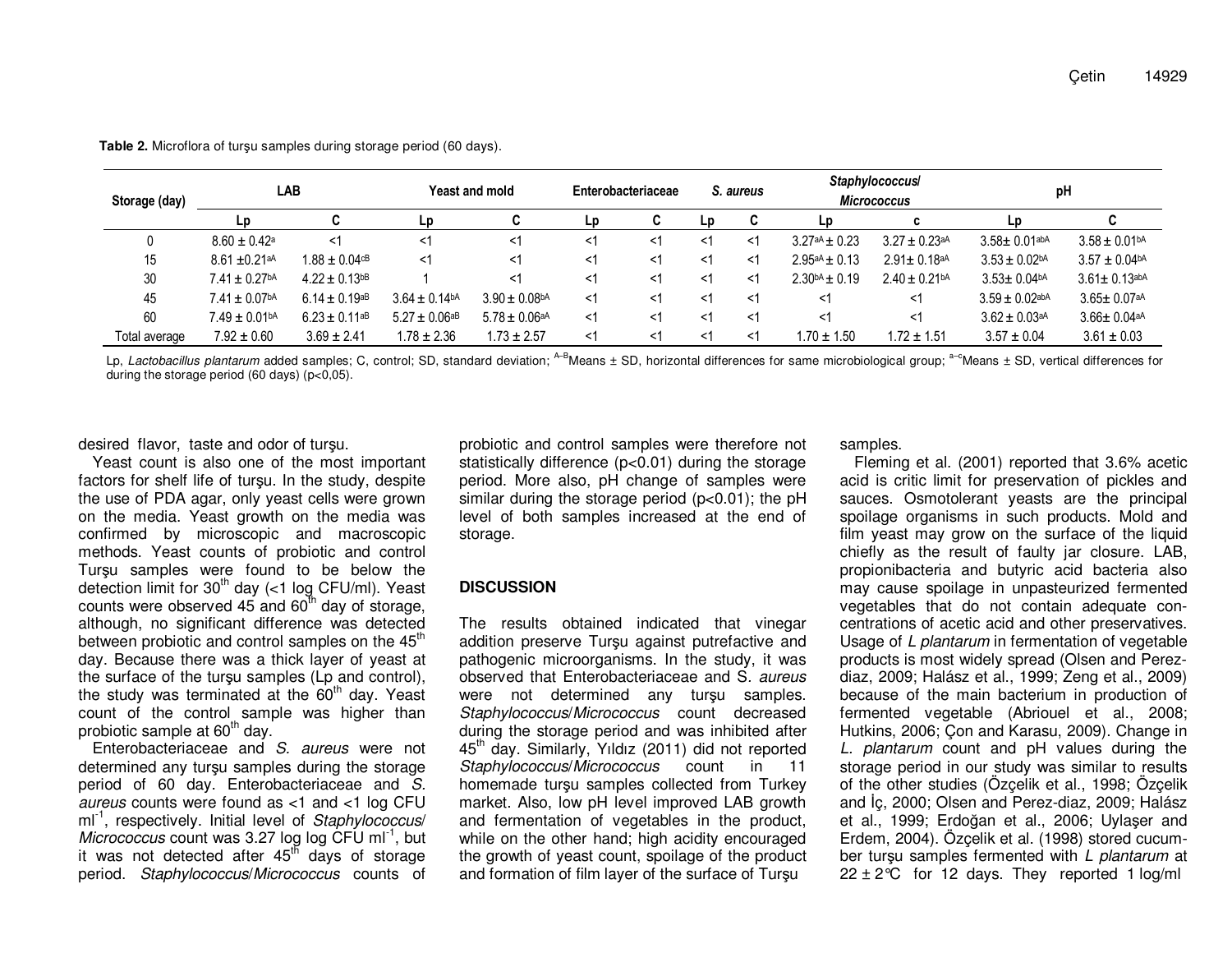reduction of L plantarum counts at the end of storage period. In the other study (Özçelik and Ic , 2000), similar reduction was observed after 3 month storage at 20  $\pm$ 2°C. They similarly reported that yeast count was increased to 5.08 log CFU/ml. Similar results were also reported by Olsen and Perez-diaz (2009) for alteration of L. plantarum and pH in commercial cucumber fermentation.

L plantarum can be also use to develop functional foods in fermentation of vegetables. For this aim, probiotic L plantarum strain was used in production of turşu in the study and it was observed that probiotic bacterial level was maintained in turşu samples during the storage period (Table 2). Although, Pediococcus pentosaceus and Leuconostoc mesenteroides can also be used for the production of fermented vegetables (Jonganurakkun et al., 2008; Chiu, et al., 2007; Eom et al., 2008), L plantarum is more useful and adaptive. In addition, some L plantarum strains also have other beneficial characteristic; for example, conjugated linoleic acid producing capacity of L. plantarum NCULI005 is nearly double that of other lactic acid bacterial strains (Zeng et al., 2009). McFeeters et al. (2005) stated that LAB starter culture addition to cabbage fermentations ensured that texture and flavor were maintained, while allowing a 50% reduction in NaCl.

This study is the first report for S. aureus, Enterobacteriaceae and Staphylococcus/Micrococcus counts throughout the storage period of turşu. In the study, yeast development was observed to be a restriction factor for shelf life of tursu. Storage ended at  $60<sup>th</sup>$  day for observation of yeast growth on surface of the turşu samples and similar result was also reported by Erdoğan et al. (2006). Biogenic amine production by some yeast strains is another important factor for pickle storage. Kung et al. (2006) identified six histamine producing yeast strains from mustard pickle products. On the other hand, Halász et al. (1999) reported that L. plantarum inoculated cabbage samples had lower values for total amine content than spontaneous sauerkraut samples during the storage period (71 days). From Table 2, it was shown that pH was weakly increasing at the end of the storage period, and according to Ogunshe et al. (2006), the increase in pH of the fermenting mash of *aisa* may be due to the abundant increase of NH during the later 3 stages of fermentation.

In conclusion therefore, addition of L. plantarum as a starter culture into the turşu improved taste and beneficial properties of the product. In traditional turşu production, addition of vinegar provides a low pH level for initial fermentation conditions. This condition encourages development of starter culture and thus restrict competitive microflora. However, acid resistant yeast grows in the turşu and forms a biomass at the top of the product, thereby restricting the shelf life. Hence, isolating and using antifungal L. plantarum strains can help to produce healthier and long life products.

# **REFERENCES**

- Abriouel H, Omar NB, Pulido RP, López RL, Ortega E, Cañamero MM, Gálvez A (2008). Vegetable Fermentations (in Molecular Techniques in the Microbial Ecology of Fermented Foods edited by Cocolin L and Ercolini D) Springer Science+Business Media, LLC, New York, pp. 145-161.
- Aktan N, Yücel U, Kalkan H (1998). Turşu Teknolojisi (Pickled Technology), Ege University Press, İzmir, Turkey.
- Anonymous (2007). Turşu Çeşitleri Üretimi, T.C. Millî Eğitim Bakanlığı MEGEP (Mesleki Eğitim ve Öğretim Sisteminin Güçlendirilmesi Projesi), Gıda Teknolojisi Alanı, Ankara, 34s.
- Bamforth CW (2005). Introduction. Food, Fermentation and Microorganisms, Blackwell Publishing, UK, pp. XIV-XVI.
- Chiu HH, Tsai CC, Hsih HY, Tsen HY, (2008). Screening from pickled vegetables the potential probiotic strains of lactic acid bacteria able to inhibit the Salmonella invasion in mice, J. Appl. Microbiol. 104: 605- 612.
- Çetin B (2006). Koruyucu kültür ve laktik asit uygulamalarının tavuk etinde raf ömrü ve Salmonella Typhimurium gelişimi ve önemli bazı mikroorganizmaların inhibisyonu üzerine etkileri, PHD dissertation, Atatürk University, Turkey.
- Çon AH, Karasu N (2009). Determination of Antagonistic Starter Cultures for Pickle and Olive Fermentation Processes, Czech J. Food Sci. 27(3): 185-193.
- Eom HJ, Seo DM, Han NS (2008). Selection of psychrotrophic Leuconostoc spp. producing highly activedextransucrase from lactate fermented vegetables, Int. J. Food Microbiol. 117: 61-67.
- Erdoğan A, Gurses M, Sat IG (2006). Effects of the different temperature and saccharose concentrations on some microbiological and chemical characteristics of medlar pickle, International J. Food Properties, 9(2): 179-184.
- Erten H, Tangüler H (2010). Fermente Bitkisel Ürünler (in Gıda Biyoteknolojisi Ed by Necla Aran), Nobel Yayın ve Dağıtım Inc., Ankara.
- Fleming HP, McFeeters RF, Breidt F (2001) Fermented and acidified vegetables (Chapter 51), Compendium of methods for the microbiological examination of foods (Edited by Downes FP and Ito K) American Public Health Association, Washington.
- Halász A, Baráth Á, Holzapfel WH (1999). The influence of starter culture selection on sauerkraut fermentation. Z Lebensm Unters Forsch A. 208: 434-438.
- Harrigan WF (1998). Laboratory methods in food microbiology, (3rd Ed.), San Diego, California, USA.
- Hutkins RW (2006). Fermented Vegetables (in Microbiology and technology of fermented foods) Blackwell Publishing, Danvers MA, pp. 233-259.
- Holzapfel WH, Haberer P, Snel J, Schillinger U, Huis in't Veld JHJ (1998). Overview of gut flora and probiotics , Int. J. Food Microb. 41: 85-101.
- Jonganurakkun B, Wang Q, Xu SH, Tada Y, Minamida K, Yasokawa D, Sugi M, Hara H, Asano K (2008). Pediococcus pentosaceus NB-17 for Probiotic Use, J. Biosci. Bioeng., 106(1): 69-73.
- Kung HF, Lee YH, Teng DF, Hsieh PC, Wei C, Tsai Y H (2006). Histamine formation by histamine-forming bacteria and yeast in mustard pickle products in Taiwan. Food Chem. 99: 579-585.
- McFeeters RF, Johannıngsmeier SD, Thompson RL, Fleming HP (2005). Starter culture addition to cabbage fermentations decreases variability and increases the quality of reduced salt sauerkraut, 2005 IFT Annual Meeting, July 15-20 - New Orleans, Louisiana.
- O'Brien J, Crittenden R, Ouwehand AC, Salminen S (1999). Safety evaluation of probiotics, Trends Food Sci. Tech., 10: 418-424.
- Olsen MJ, Perez-diaz IM (2009). Influence of microbial growth on the redox potential of fermented cucumbers, J. Food Scı. 74(4)149-153.
- Ogunshe AAO, Ayodele AE and Okonko IO (2006). Microbial Studies on Aisa: A Potential Indigenous Laboratory Fermented Food Condiment from Albizia saman (Jacq.) F. Mull Pakistan J. Nutr., 5(1): 51-58.
- Özçelik F, İç E, Yildiz S (1998). Hıyar turşusu üretiminde pH stabilitesinin fermentasyon üzerine etkisi (Effect of pH stability on cucumber fermentation), Gıda, 23(2): 87-95.
- Özçelik F, İç E (2000). Hıyar turşularının düşük tuz konsantrasyon-